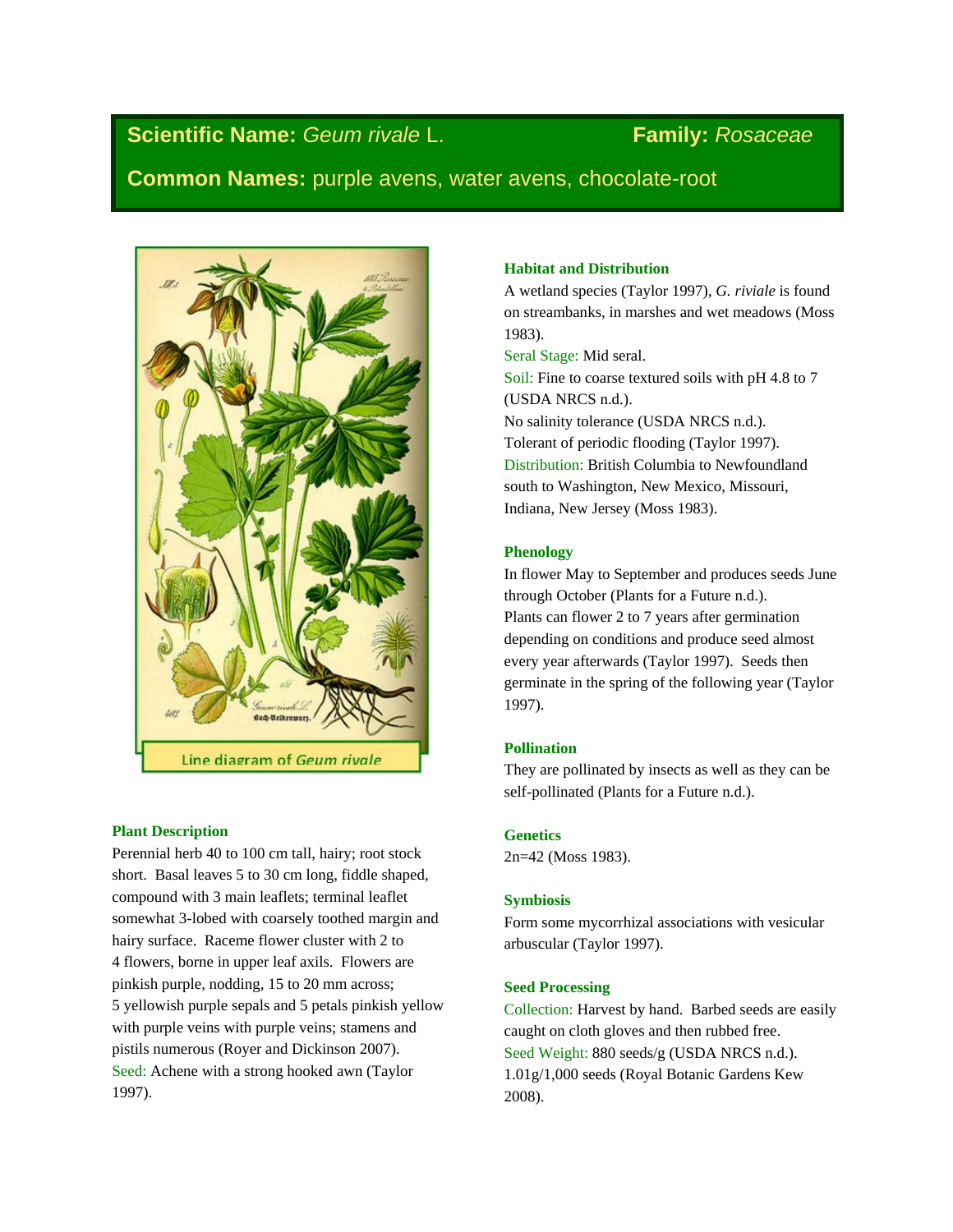Average Seed/Fruit: One flowering head can produce 100 to 150 seeds (Taylor 1997).

Harvest Dates: Late July and August.

Cleaning: Seed can be extracted from chaff using cloth. Screens may also help separate seed from chaff.

Storage Behavior: Unknown, likely orthodox. Storage: Store cold after drying to low relative humidity.

Longevity: Can be stored for up to one year.

# **Propagation**

Natural Regeneration: By seed and vegetatively through caudex rhizome (Taylor 1997). *Geum rivale* reproduces mainly vegetatively and relies on seed to establish new populations of plants (Taylor 1997). Germination: Germination is epigeal (Taylor 1997). 70% germination in laboratory at temperatures 20/15°C; germination rates remained similar after a year of dry storage (Taylor 1997).

100% germination achieved when seeds where tested on 1% agar with temperature treatments ranging from 15 to 25°C (Royal Botanic Gardens Kew 2008). Seedlings should be fully emerged from soil after two weeks (Taylor 1997).

Pre-treatment: None required.

Direct Seeding: No literature found.

Seed Rate: No literature found.

Seed Propagation: Sow seed in cold frame and pick out seedlings as they germinate into individual containers (Plants for a Future n.d.).

Vegetative Propagation: No literature found. Micro-propagation: No literature found.

## **Aboriginal/Food Uses**

Food: Roots can be boiled to make a chocolate like drink (Plants for a Future n.d.).

Medicinal: Root tea was drunk to facilitate childbirth; an extract of the whole plant is reported to have blood coagulant properties. Also have been known cause abortions and damage embryos in animals (Marles et al. 2000). Roots were boiled to for a steam bath to treat rheumatism (Mackinnon et al. 2009). The roots where used to treat spitting of blood, diarrhea, dysentery, coughs (especially in

children), fevers, indigestion, hemorrhages, menstrual disorders, intestinal worms and stomach ulcers (Mackinnon et al. 2009). Other: Can be used to repel moths in gardens (Plants

for a Future n.d.). Crushed seeds were used as perfume (Mackinnon et al. 2009).

## **Wildlife/Forage Usage**

Wildlife: No literature found. Livestock: No literature found. Grazing Response: Suppressed by grazing (Taylor 1997).

#### **Reclamation Potential**

It would be useful as erosion control for moist areas because it can reproduce somewhat aggressively by its rhizome.



#### **Commercial Resources**

Availability: None known. Cultivars: None known. Uses: None known.

#### **Notes**

*Geum rivale* is listed as 97% intact (less occurrences than expected) in the Alberta oil sands region (Alberta Biodiversity Monitoring Institute 2014).